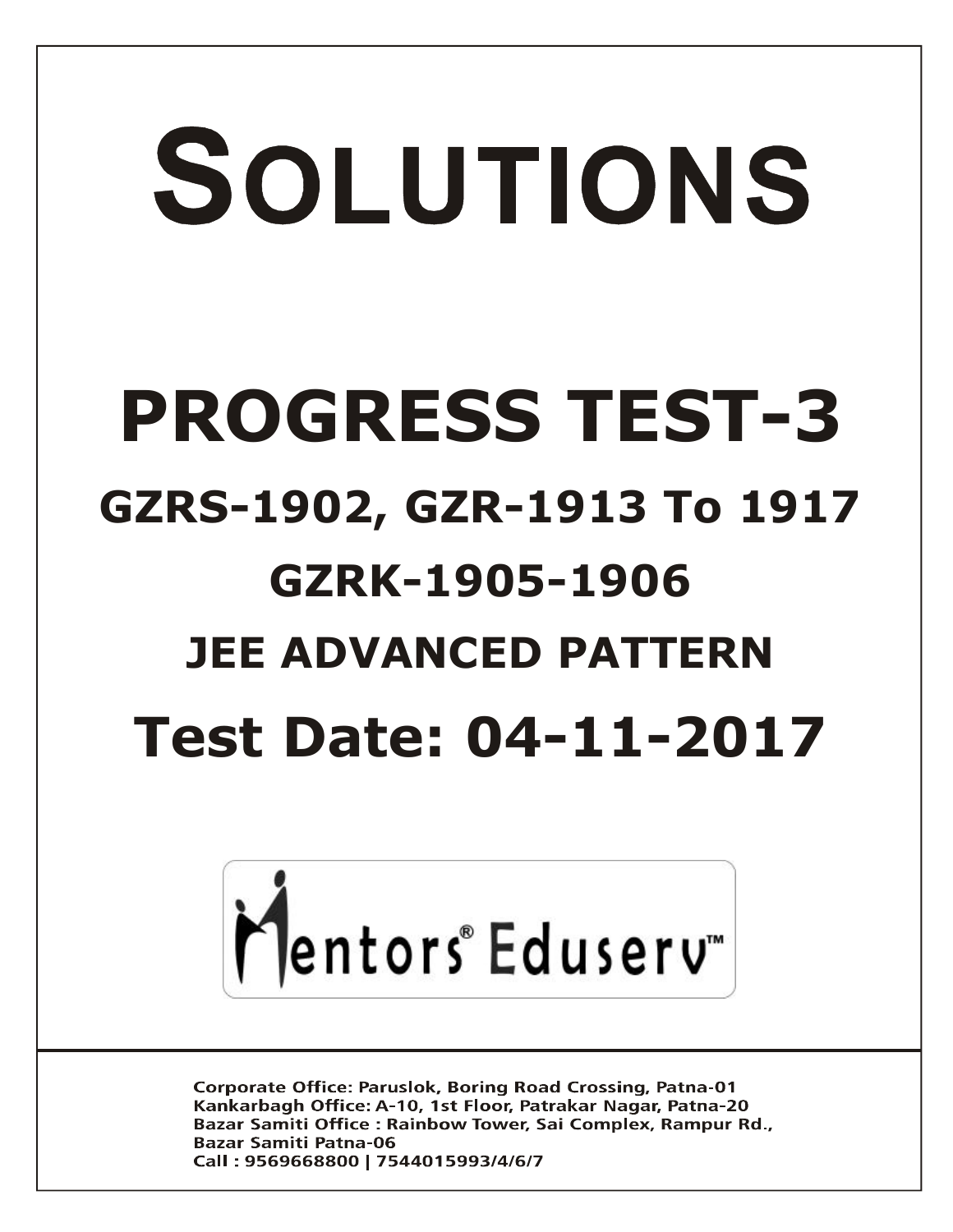[ **2** ] **PT-III (ADV) GZRS-1902, GZR-1913-1917, GZRK-1905-1906\_04.11.2017**

# **CHEMISTRY**

#### **1. (D)**

% of  $H = 7.7$ 

Assume % of C, O, S be 3x, 2x & 4x respectively

Hence,  $3x + 2x + 4x + 7.7 = 100$ 

 $x = 10.256$ 

| Element | %      |      | % At.wt   Simplest Ratio |
|---------|--------|------|--------------------------|
|         | 7.7    | 7.7  |                          |
| C       | 30.767 | 2.56 | 2                        |
| O       | 20.511 | 1.28 |                          |
| S       | 41.022 | 1.28 |                          |

 $CF = C<sub>2</sub>H<sub>6</sub>SO$ 

Mix M.w. = 78

# **2. (A)**

Orbital angular momentum =  $\frac{h}{\sqrt{\ell(\ell+1)}}$ 2  $\ddot{}$  $\pi$  $\ell$  (  $\ell$  +

For d – orbital  $\ell = 2$ 

∴ **Orbital angular momentum =** 
$$
\sqrt{6} \times \frac{h}{2\pi}
$$

## **3. (B)**

$$
\lambda=\frac{2\,\pi\,r}{3}=\frac{2\pi\,x\,(3)^2}{3}=6\,\pi\,x
$$

## **4. (C)**

Energy of 1 quantum = hv  $= 6.626 \times 10^{-34} \times 7.5 \times 10^{14}$  J

Energy absorbed by 1.5 mole

$$
1.5\times6.023\times10^{23}\times hv
$$

$$
= 4.48 \times 10^5 \text{ J}
$$

$$
5. \qquad (B)
$$

$$
E=\frac{hc}{\lambda}
$$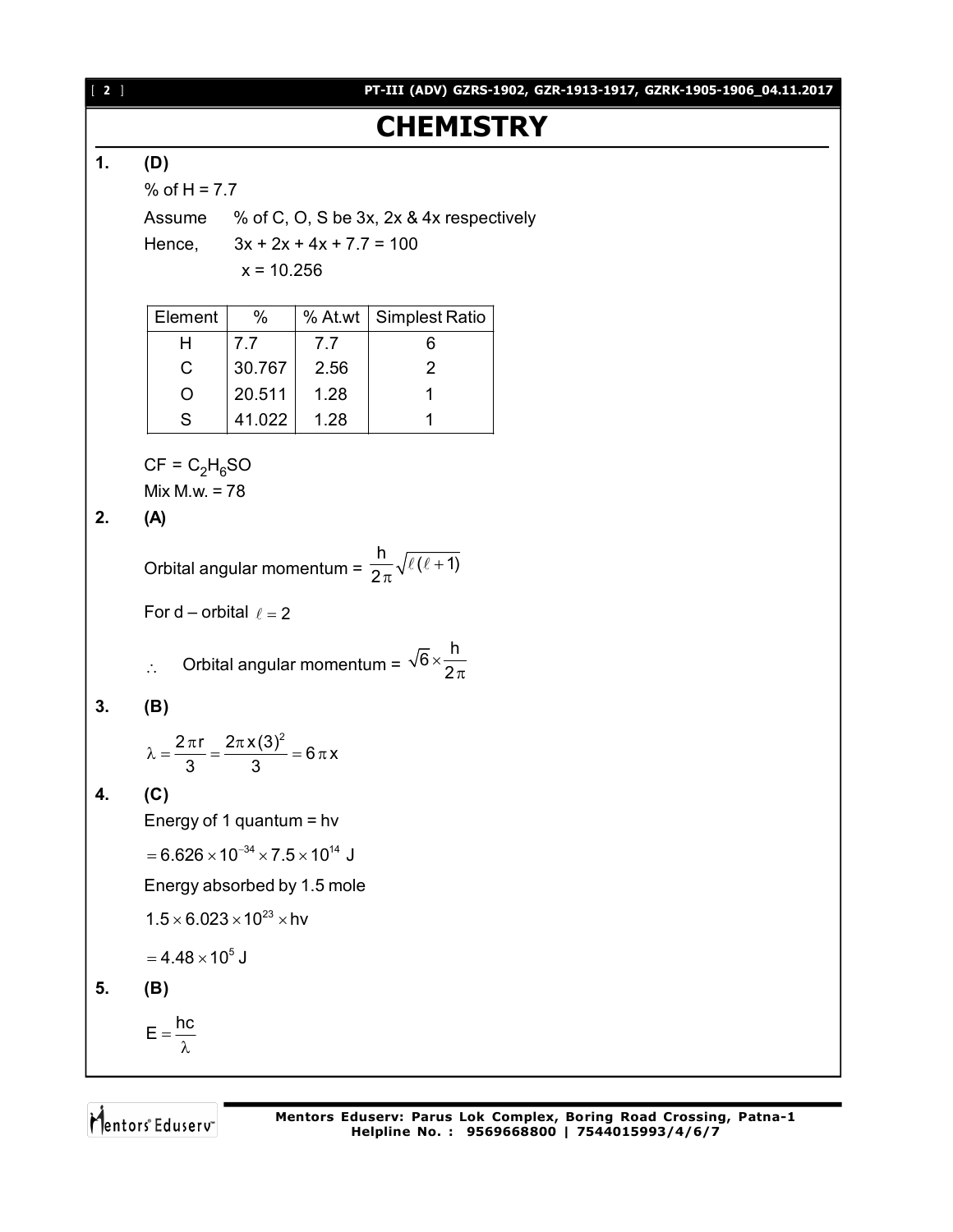#### **PT-III (ADV) GZRS-1902, GZR-1913-1917, GZRK-1905-1906\_04.11.2017** [ **3** ]



$$
= 6.626 \times 10^{-34} \times 3 \times 10^8 \times 5 \times 10^5 \text{ J}
$$

 $= 9.93 \times 10^{-20}$  J

 $= 9.93 \times 10^{-23}$  kJ

#### **6. (A)**

Chales law

 $V \propto T$  at constant P for fixed amount of gas

$$
\therefore \qquad V = kT \text{ at constant } P
$$

$$
\left(\frac{dV}{dT}\right)_P = K
$$

**7. (D)**

 $P = \frac{1}{V}$ *C* Where C is a constant.

P vs *V*  $\frac{1}{\text{ } }$  would be a straight line, p vs v will be rectangular hyperbola not straight line (B) is true because log  $P = log C - log V$ .

#### **8. (A)**

Oleum is  $\mathsf{SO}_3^+$  +  $\mathsf{H}_2\mathsf{SO}_4^+$ 

$$
\text{SO}_3 + \text{H}_2\text{O} \rightarrow \text{H}_2\text{SO}_4
$$

$$
9g
$$

 $n_{SO_3} = n_{H_2O}$ 

$$
\frac{wt}{80} = \frac{9}{80} \Rightarrow wt_{so_3} = 40g \text{ in } 100g \text{ oleum}
$$

$$
9. \qquad (B, C)
$$

3 mole  $C_2H_6$ 

$$
+\frac{60}{30} = 2 \text{ mole C}_2 H_6
$$
  

$$
-\frac{2.4 \times 10^{24}}{2.4 \times 10^{23}}
$$

 $_{2}H_{6}$  6  $\times$  10<sup>23</sup> 5 mole  $\text{C}_2\text{H}_{\text{6}}$  6  $\times$  10  $\times$ (5–4) mole  $\rm C_2H_6$  = 1 mole  $\rm C_2H_6$ 

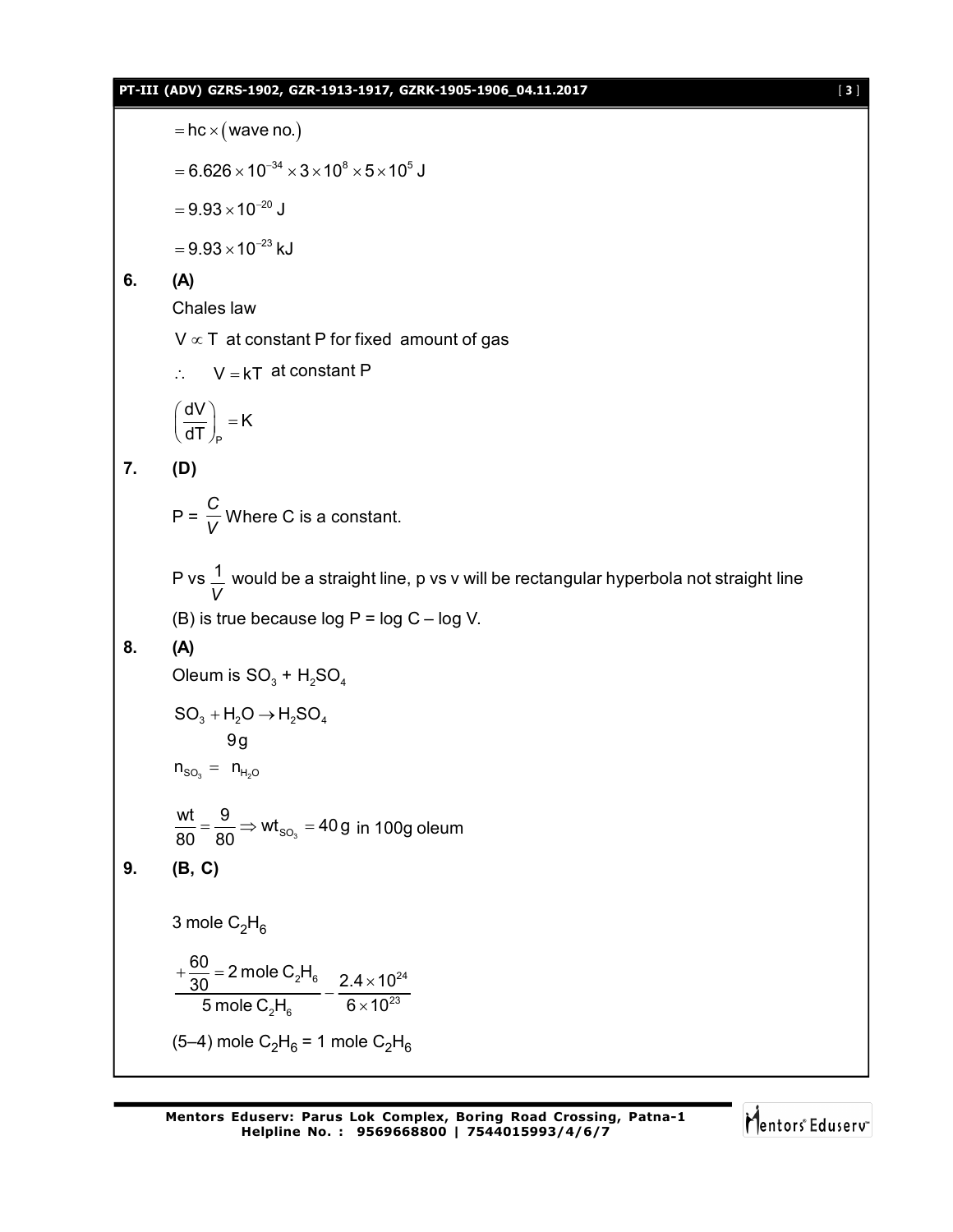#### [ **4** ] **PT-III (ADV) GZRS-1902, GZR-1913-1917, GZRK-1905-1906\_04.11.2017**

C<sub>2</sub>H<sub>6</sub> + 
$$
\frac{7}{2}
$$
O<sub>2</sub> → 2CO<sub>2</sub> + 3H<sub>2</sub>O  
\nV<sub>CO<sub>2</sub></sub> = 2×22.4 = 44.8 lit  
\nM<sub>H<sub>2</sub>O</sub> = 3×18 = 54 g  
\n10. (B,C,D)  
\nV = 2.18×10<sup>6</sup> ×  $\left(\frac{z}{h}\right)$   
\n $x = 0.529 × \frac{h^2}{z}$   
\nKE = 13.6 ×  $\frac{z^2}{n^2}$   
\nPE = -27.2 ×  $\frac{z^2}{n^2}$   
\n11. (A, C)  
\n[Cation] =  $\frac{1 \times 100 + 3 \times 100 + 1 \times 200}{400} = 6/4 = 3/2 M$   
\n[Anion] =  $\frac{1 \times 100 + 3 \times 100 + 2 \times 1 \times 200}{400} = 2 M$   
\n12. (A, C)  
\nAt constant T (for fixed amount of gas)  
\nPV = constant.  
\nAlso, d =  $\frac{PM}{RT}$   
\n $\frac{d}{P} = \frac{M}{RT}$  = constant  
\n13. (8)  
\nBE = 246.5 kJ/mole = 2.56 eV/molecule  
\nEphoton =  $\frac{12400}{4450}$  = 2.78 eV  
\nKE of iodine atom = 2.78-2.56 = 0.22.

Mentors<sup>e</sup> Eduserv<sup>-</sup>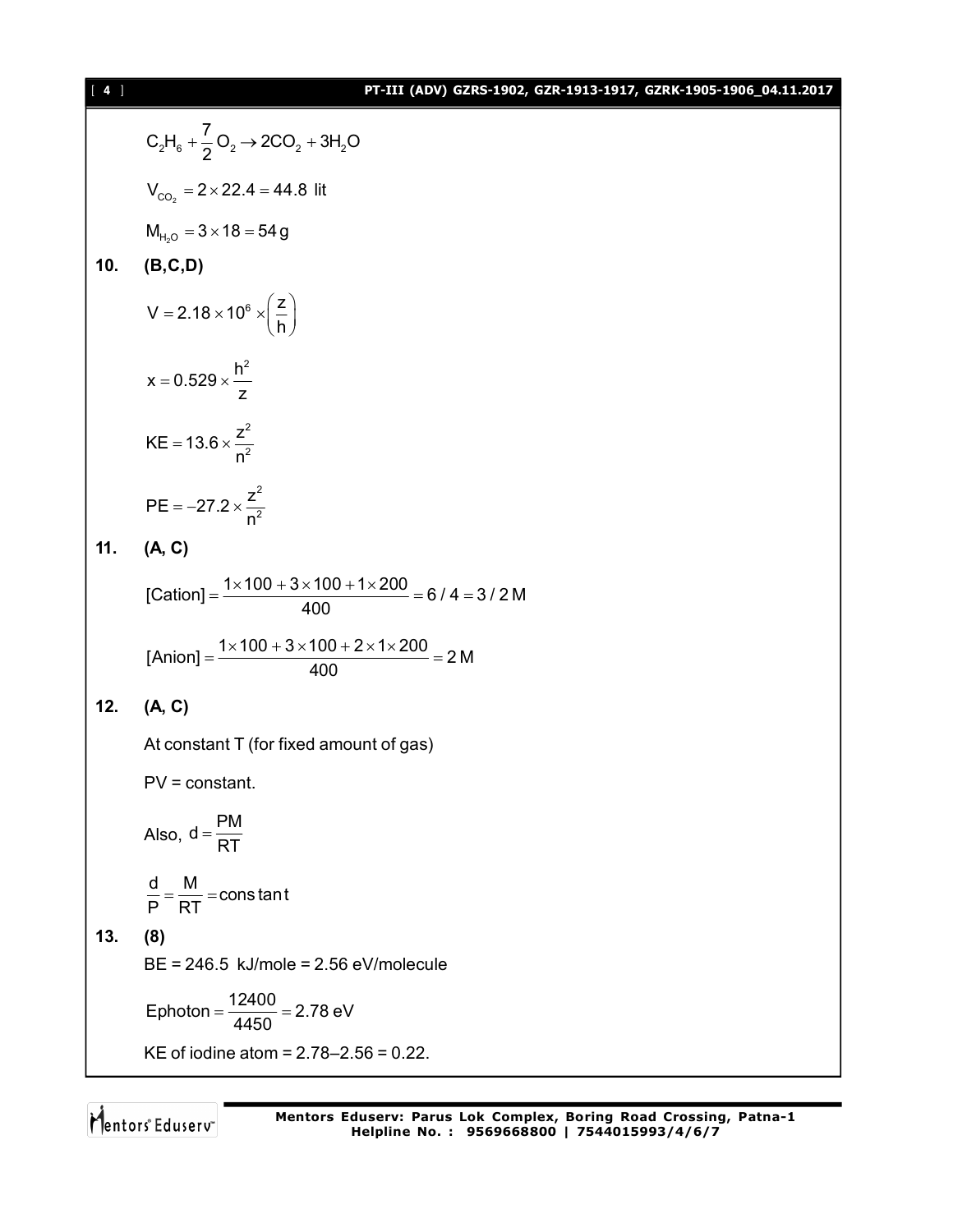# **PT-III (ADV) GZRS-1902, GZR-1913-1917, GZRK-1905-1906\_04.11.2017** [ **5** ]

$$
\% = \frac{0.22}{2.78} \times 100 = 8
$$
\n14. (8)  
\nMolality =  $\frac{3.2}{1 \times 0.4} = 8$  m  
\n15. (5)  
\n $M_f = 2.6 = \frac{x \times 5 + 20 \times 2}{(20 + x)} = \frac{40 + 5x}{20 + x} \Rightarrow x = 5$   
\n16. (9)  
\nNo. of orbital =  $n^2 = 3^2 = 9$   
\nwith  $m_s = -1/2$ , maximum no. of  $e = 9$   
\n17. (3)  
\n $\Delta E = E_3 - E_2 = 1.9eV \cdot z^2 = 17$   
\n $(z^2 = 3)$   
\n18. (3)  
\nNo. of 9–atom of C = no. of mole of CO<sub>2</sub> =  $\frac{132}{44} = 3$   
\n19. (A) - S; (B) - R; (C) - Q; (D) - P  
\nK · E  $\vert_{n=2}^{1/e^-} = 13.6$  eV  
\n $\lambda = \frac{h}{\sqrt{2mK \cdot E}} = \sqrt{\frac{h^2}{2mK \cdot E}} = \sqrt{\frac{150}{13.6}} A^\circ$   
\n20. A → P; B → P, Q, S; C → Q, S; D → P, R  
\nA, B has 3 radial nodes :  
\nIn 'A' φ is non-zero at r = 0, so it is 4s–orbital.  
\n⇒ A : P  
\nB : P, Q, S because both 4s, 5p<sub>x</sub> and 6d<sub>xy</sub> has 3 radial node  
\nC : p & d – orbitals have angular dependence  
\n⇒ C : Q, S  
\nD : S – orbital has no. angular dependence  
\n⇒ D : P, R.

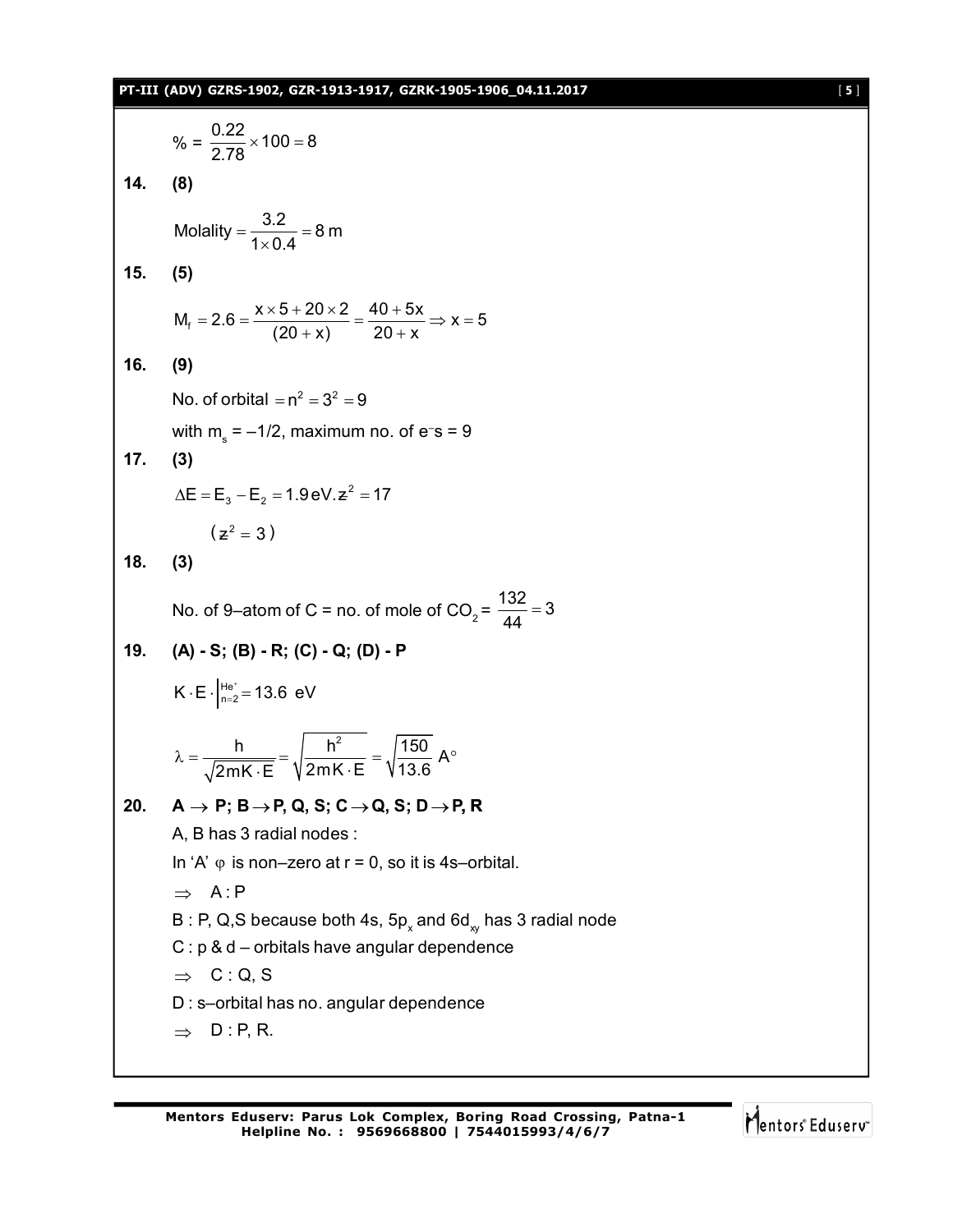## [ **6** ] **PT-III (ADV) GZRS-1902, GZR-1913-1917, GZRK-1905-1906\_04.11.2017 PHYSICS 21. (B) 22. [C]**  $a_{_1}$  =  $a_{_2}$  = 1 and  $a_1^2$  +  $a_2^2$  + 2a<sub>1</sub>a<sub>2</sub> cos $\theta = (\sqrt{3})^2$  = 3 Or 1+1+2cos $\theta = 3$  or cos $\theta = \frac{1}{2}$ Now  $(\vec{a}_1 - \vec{a}_2)$   $(2\vec{a}_1 + \vec{a}_2) = 2a_1^2 - a_2^2 - a_1a_2 \cos\theta$  $= 2 - 1 - \frac{1}{2}$  $\frac{1}{2} = \frac{1}{2}$ 1 **23. (C) 24. (b)**  $100 = 0.8\%$ 25 5 1  $\frac{\Delta T}{T} \times 100 = \frac{5}{25} \times 100 =$ *T T* **25. (a)** Dimension of  $\frac{1}{V^2}$ *a* must be that of pressure 2  $I^6$ 2 *L a L*  $\frac{MLT^{-2}}{L^2}$  =  $a = ML^{5}T^{-2}$ **26. (C)**  $mg - B = mf$  $\therefore$  B – (m – m')g = (m – m')f  $\Rightarrow$  m'g = (2m – m')f  $\Rightarrow$  m' =  $\frac{2<sup>mt</sup>}{n+1}$ g + f  $=$  $\ddot{}$  $\therefore \Rightarrow$   $W' = \frac{2wt}{g+1}$  $g + f$  $=$  $\ddot{}$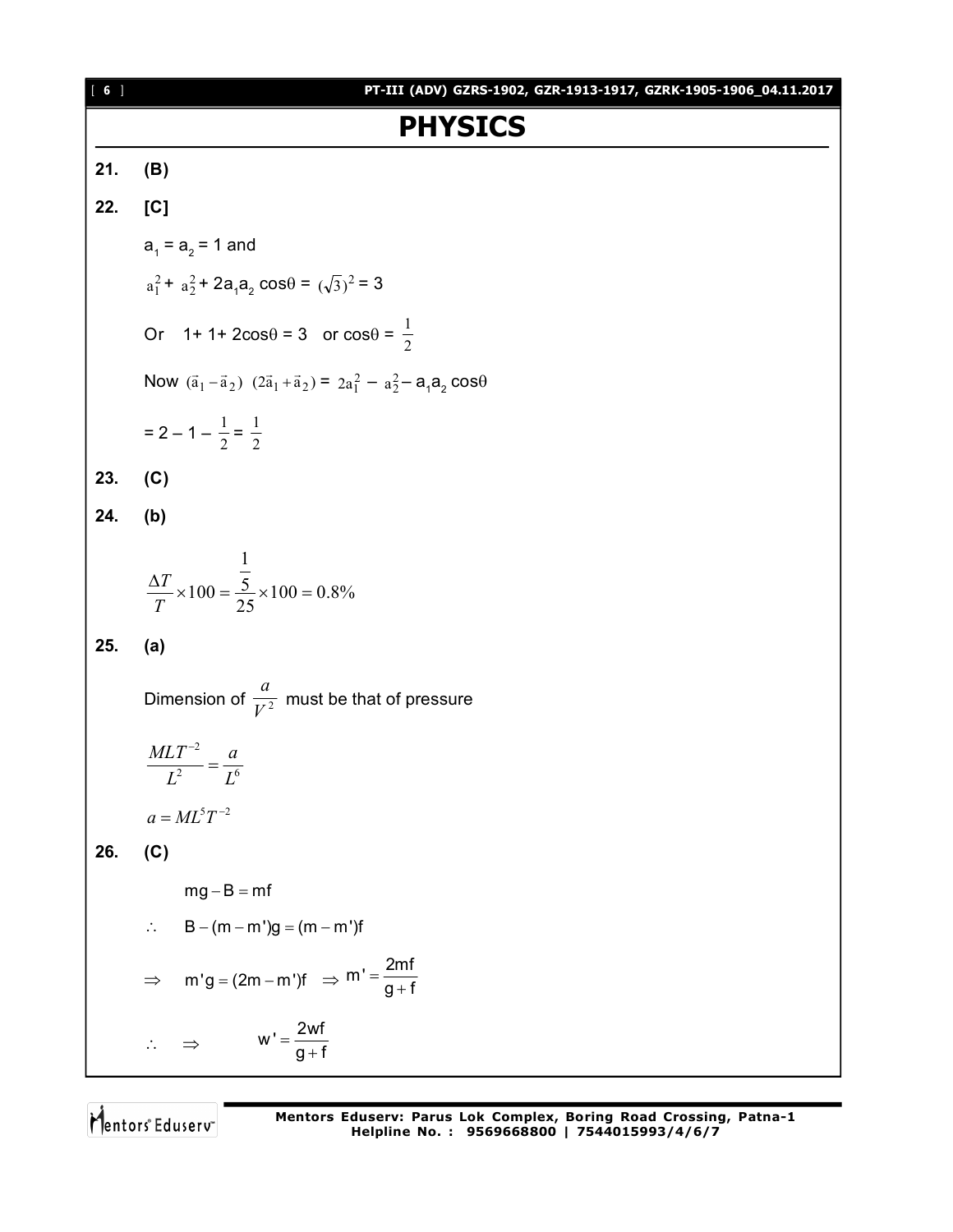|     | PT-III (ADV) GZRS-1902, GZR-1913-1917, GZRK-1905-1906_04.11.2017                                                     | $[7]$ |
|-----|----------------------------------------------------------------------------------------------------------------------|-------|
| 27. | (C)                                                                                                                  |       |
|     | Frictional force will balance the weight of hanging portion of rope. $\frac{m l'}{l} g = \mu \frac{m}{l} (l - l') g$ |       |
|     |                                                                                                                      |       |
|     | $f_i \xleftarrow{\frac{t-t}{t}}$<br>$\downarrow$<br>$\downarrow$<br>$\frac{ml'}{s}g$                                 |       |
|     | $I' = \mu I - \mu I'$<br>$I' = \frac{\mu I}{1 + \mu}$                                                                |       |
| 28. | (b)                                                                                                                  |       |
|     |                                                                                                                      |       |
|     | $ \Delta \vec{v} $ = 5 m/s                                                                                           |       |
|     | $\vec{a}$ = 1 m/s <sup>2</sup> (towards north–west)                                                                  |       |
|     |                                                                                                                      |       |
| 29. | (A, C, D)                                                                                                            |       |
|     | $T_2 \sin \theta_2 = mg$ (i)<br>$T_1 \cos\theta_1 = mg + T_2 \cos\theta_2$                                           |       |
|     | $T_2 \cos \theta_2 = mg$ (ii)<br>$T_1 \sin \theta_1 = T_2 \sin \theta_2$                                             |       |
|     | $T_1 \cos\theta_1$<br>$T_2 \cos \theta_2$                                                                            |       |
|     | $T_1 \sin\theta_1$ $\leftarrow$ $B$ $\rightarrow$ $T_2 \sin\theta_2$                                                 |       |
|     | $T_2 \sin \theta_2 \leftarrow C$ $\rightarrow mg$                                                                    |       |
|     |                                                                                                                      |       |
|     | $T_2 \cos \theta_2$<br>mg                                                                                            |       |
| 30. | (c, d)                                                                                                               |       |
|     | Resultant force may not be zero for coplanar forces. Hence (a) is not true                                           |       |
|     | Since magnitudes are not equal (b) can not be true. In (c) and (d), net force is zero                                |       |
| 31. | $(A)$ $(B)$ $(C)$                                                                                                    |       |
|     |                                                                                                                      |       |
|     | $a_1 > 0$ when $\frac{F}{4} > 50$ , $F > 200$                                                                        |       |
|     |                                                                                                                      |       |
|     | $a_2 > 0$ when $\frac{F}{4} > 100$ , $F > 400$<br>F/2<br>F/2                                                         |       |
|     | $F = 300 N$                                                                                                          |       |
|     | $a_1 = \frac{F/4 - 50}{5} = \frac{300/4 - 50}{5} = 5$ m/s <sup>2</sup><br>F/4<br>F/4<br>7777                         |       |
|     |                                                                                                                      |       |

Mentors<sup>e</sup> Eduserv<sup>-</sup>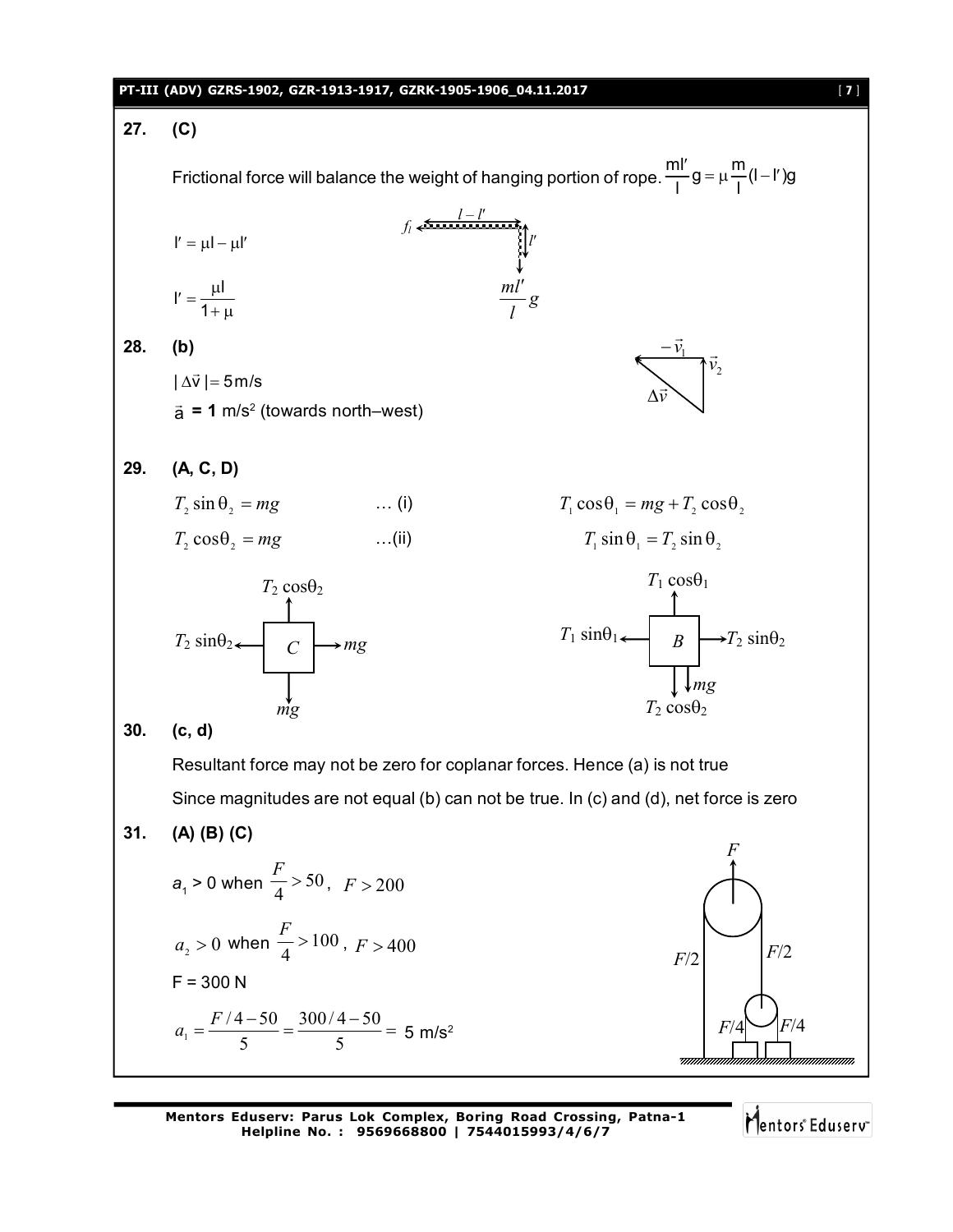#### [ **8** ] **PT-III (ADV) GZRS-1902, GZR-1913-1917, GZRK-1905-1906\_04.11.2017**

*a*<sub>2</sub> = 0 If *F* = 500 N  $a_1$  = 15 m/s<sup>2</sup> ,  $a_2$  = 2.5 m/s<sup>2</sup> **32. (A), (B)**  $(u^2 + u^2 + 2u^2 \cos 120^\circ)^2$  $\Delta u = (u^2 + u^2 + 2u^2 \cos 120^\circ)^{\frac{1}{2}}$  $\Delta u = u = 60$  ms<sup>-1</sup> Average acceleration  $=$   $\frac{\Delta u}{t}$   $=$   $\frac{u}{r\theta}$   $=$ 4 *r u t u*  $11.5 \text{ ms}^{-2}$ Instantaneous acceleration  $=\frac{u}{x}$ *r u* 2  $12 \text{ ms}^{-2}$ **33. (4)**  $\therefore$  sin x + cos x =  $\sqrt{2}$ on squaring  $\Rightarrow$   $\sin^2 x + \cos^2 x + 2\sin x \cos x = 2$ sin2x 1 ............(1) and  $\frac{1}{\sin^6 x + \cos^6 x} = \frac{1}{1 - 3\sin^2 x \cos^2 x}$ 1 1  $\sin^6 x + \cos^6 x$  1-3sin<sup>2</sup> xcos<sup>2</sup> x  $=\frac{1}{2}$  = - $-\frac{3}{4}$  sin<sup>2</sup> 2x 1- $\frac{3}{4}$ (1)<sup>2</sup> 1 1  $1 - \frac{3}{4} \sin^2 2x \quad 1 - \frac{3}{4}$ (1) 4 4 using  $eq^n$  ........ (1)  $=\frac{1}{1}$  = 4 - $\frac{4}{2}$  = 4  $4 - 3$ **34. (9)**  $y = \sqrt{3} + x^2$  $=$  $+ x^2$ dy x dx  $\sqrt{3+x^2}$  $+ x<sup>2</sup>$ ) – –  $=\frac{\sqrt{3}+}{\sqrt{3}+2}$  $\ddag$  $\overline{z_1}$   $x^2$  $2\mathsf{v}$   $\sqrt{2}$   $\mathsf{v}^2$ 2  $(2 + x^2)$  $\frac{1}{(3+x^2)} - \frac{x}{x^2}$  $d^2y =$   $\sqrt{3} + x^2$ dx<sup>2</sup>  $(3 + x^2)$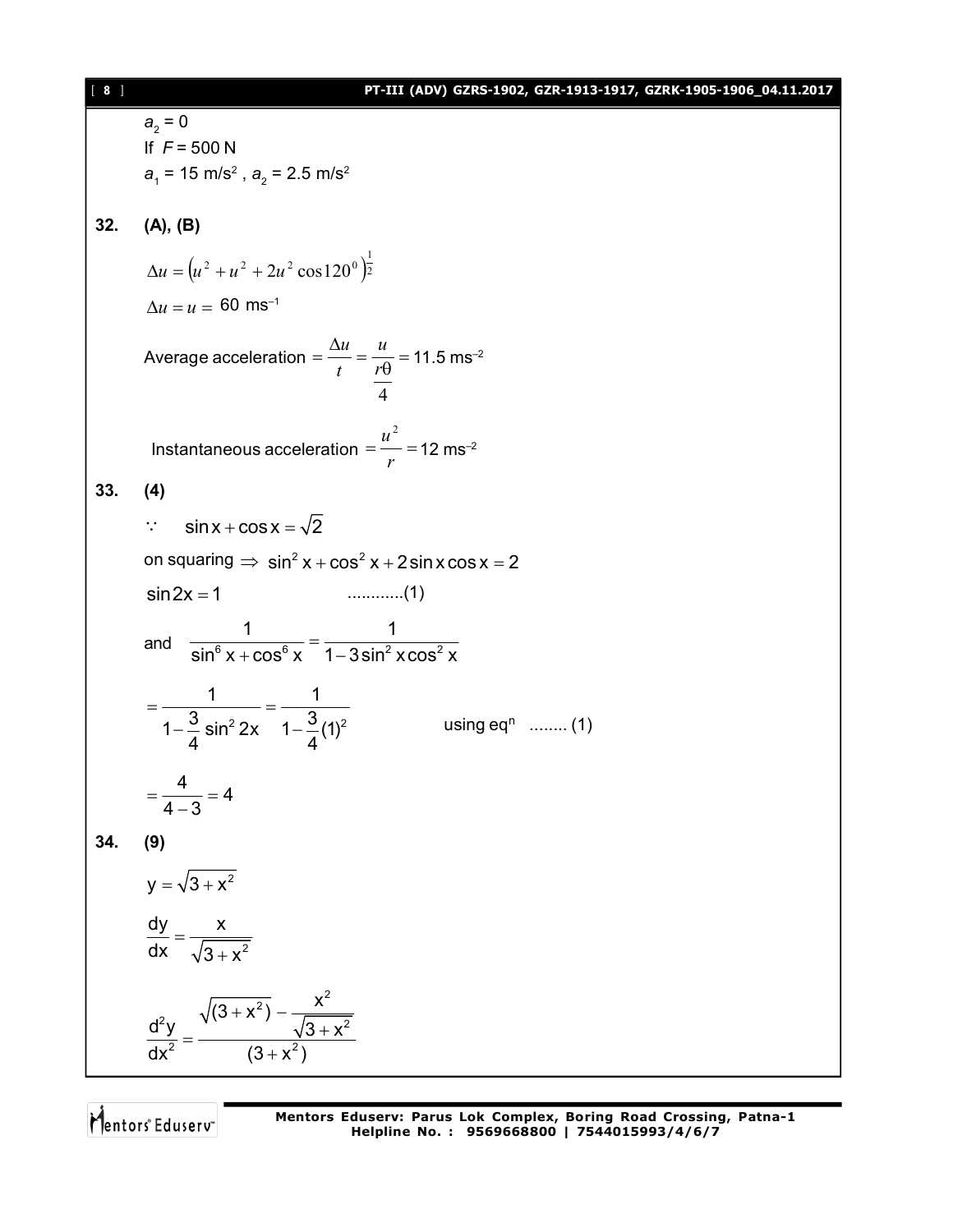#### **PT-III (ADV) GZRS-1902, GZR-1913-1917, GZRK-1905-1906\_04.11.2017** [ **9** ]

$$
= \frac{3 + x^2 - x^2}{(3 + x^2)^{3/2}} = \frac{3}{(3 + x^2)^{3/2}}
$$
\n
$$
\left(\frac{d^2y}{dx^2}\right) = \frac{3}{(3 + 6)^{3/2}} = \frac{3}{27}
$$
\n
$$
\frac{1}{dx^2} = 9
$$
\n
$$
\frac{d^2y}{dx^2} = 9
$$
\n35. (2)\n
$$
y = \frac{x^3}{3} - \frac{5}{2}x^2 + 6x + 4
$$
\n
$$
\frac{dy}{dx} = x^2 - 5x + 6 \quad \dots (1)
$$
\nif  $x^2 - 5x + 6 = 0$   
\n $x = 2, 3$   
\nAgain diff. (1)\n
$$
\frac{d^2y}{dx^2} = 2x - 5
$$
\nat  $x = 2$ \n
$$
\frac{d^2y}{dx^2} = -1 < 0
$$
\nso maximum at  $x = 2$ .\n36. (2)\n
$$
\frac{a = 10ms^{-2}}{a = 10ms^{-2}}
$$
\n150 - Tcos37° = 10a\n50N\n
$$
\frac{100N}{5kq} \frac{7s}{37}
$$
\n
$$
\frac{7s}{5kq} \times \frac{37s}{37}
$$
\n
$$
\frac{7s}{100Kq} \to 150N
$$
\n
$$
\frac{1}{N_2} \cdot \frac{10Kq}{10Kq} \to 150N
$$

Mentors<sup>e</sup> Eduserv<sup>-</sup>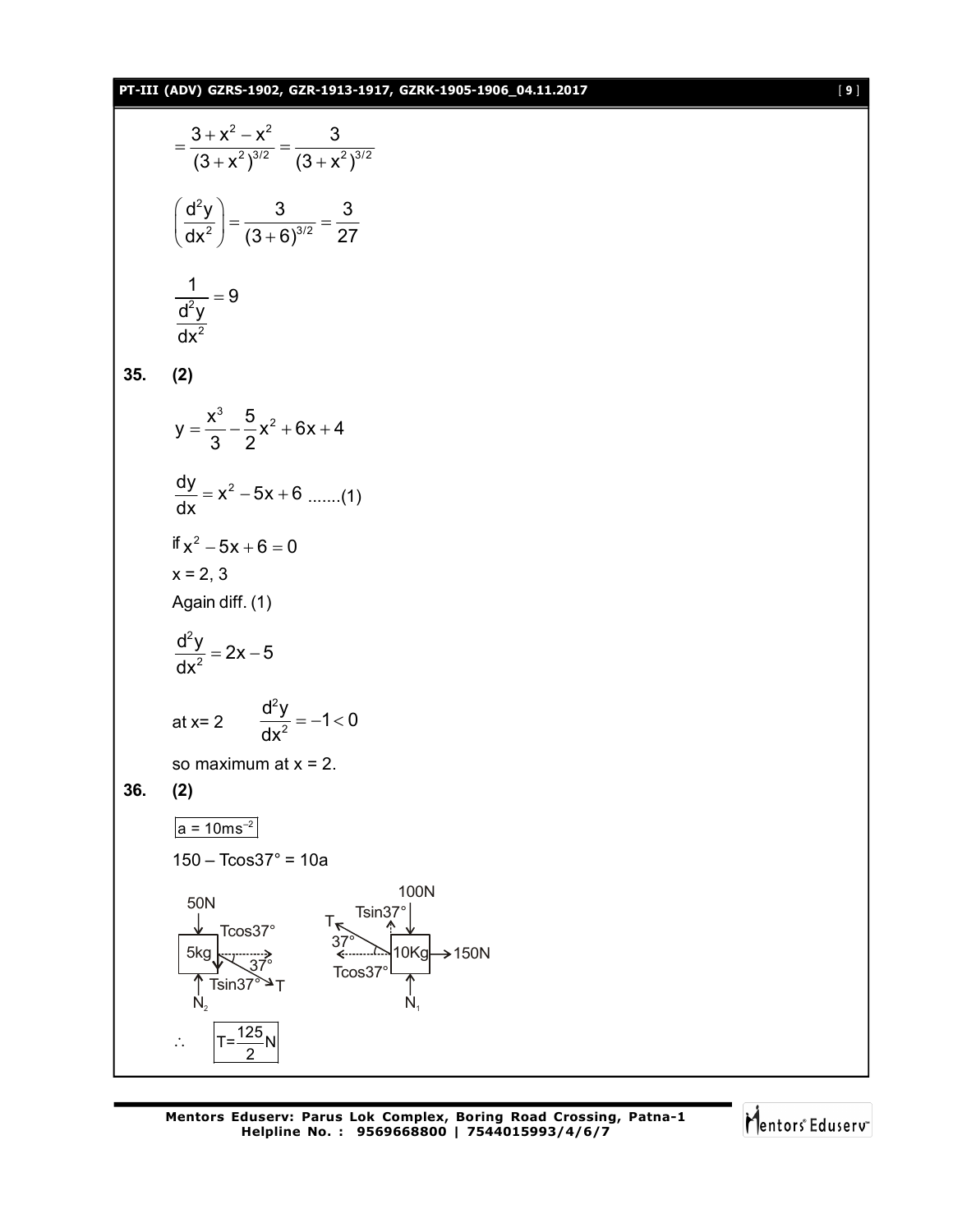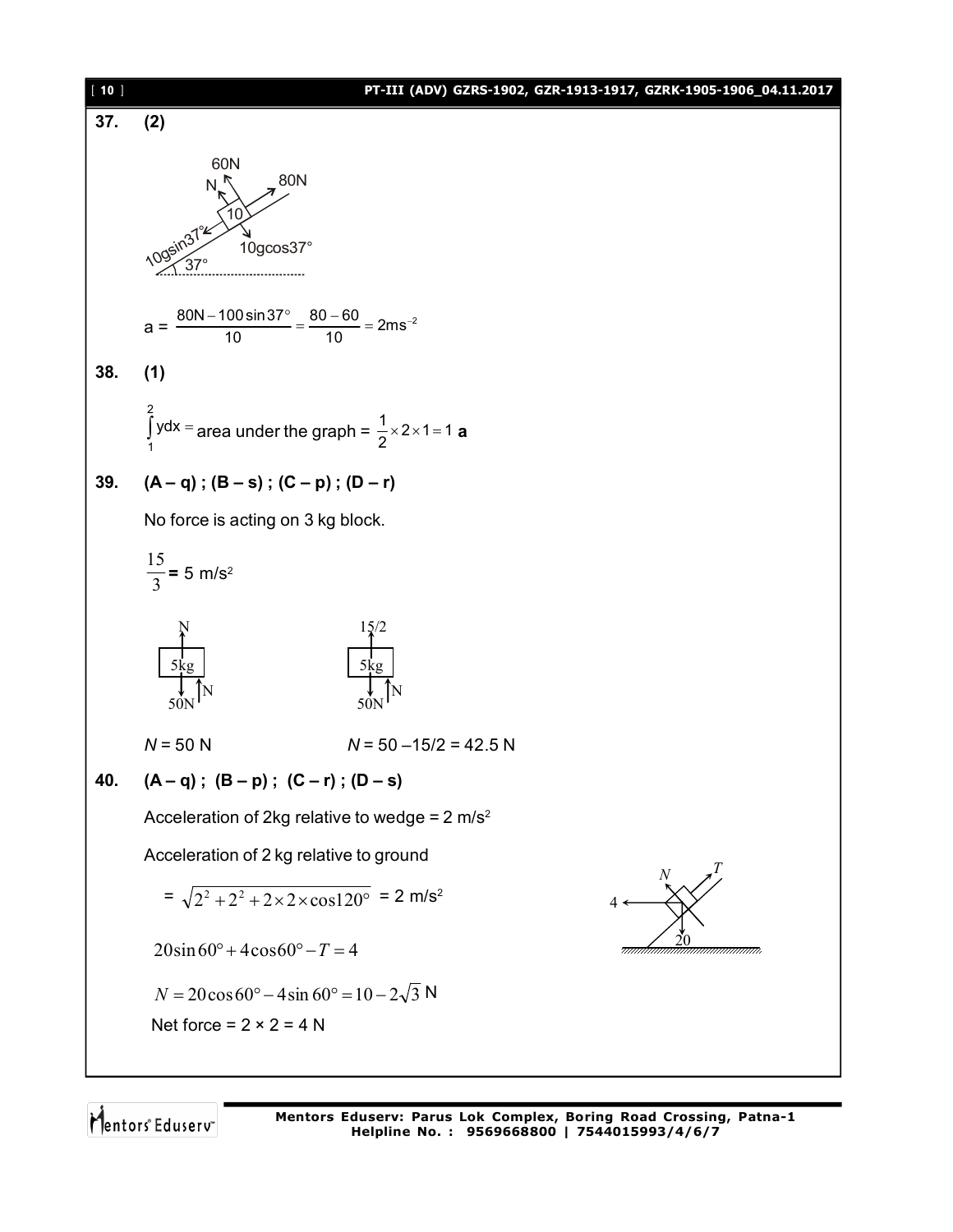**PT-III (ADV) GZRS-1902, GZR-1913-1917, GZRK-1905-1906\_04.11.2017** [ **11** ]

# **MATHEMATICS**

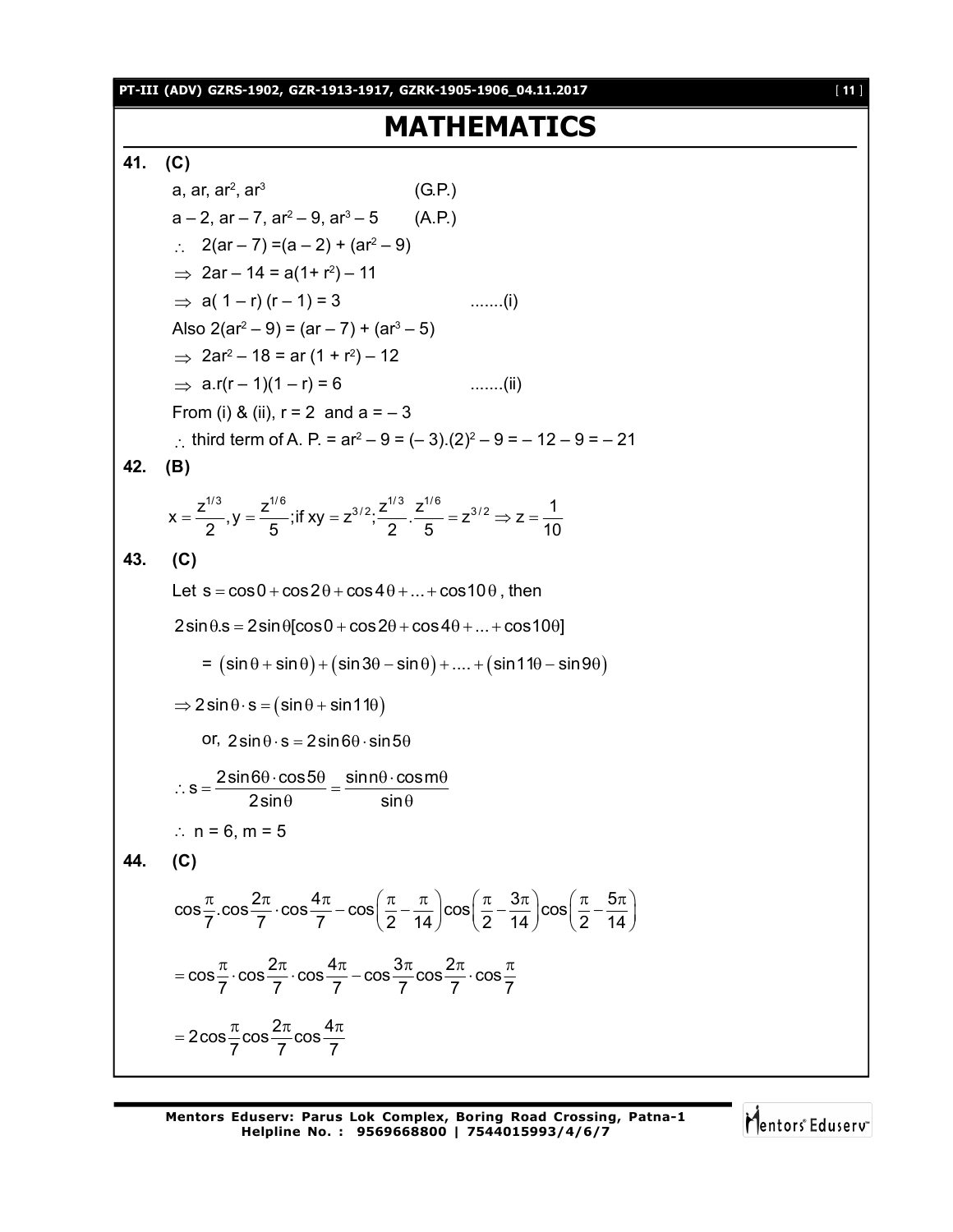#### [ **12** ] **PT-III (ADV) GZRS-1902, GZR-1913-1917, GZRK-1905-1906\_04.11.2017**

3  $\frac{\sin \frac{8\pi}{7}}{2 \frac{1}{2}} = -\frac{1}{4}$  $2^3 \sin \frac{\pi}{7}$  4 7  $\pi$  $=2\frac{1}{2^3\sin\pi}=-\frac{1}{4}$ **45. (B)**  $AM > GM$ 1  $\frac{a+b+c}{2} \geq (abc)^{\frac{1}{3}}$ 3  $\frac{+b+c}{2}$  ≥ (abc)<sup>3</sup>; for (a, b, c > 0)  $\Rightarrow$ 1  $a + b + c \geq 3$ (abc)<sup>3</sup> but given ab²c<sup>3</sup>, a<sup>2</sup>b३c<sup>4</sup>, a<sup>3</sup>b4c<sup>5</sup> are in A.P Hence 2abc = 1 + a<sup>2</sup>b<sup>2</sup>c<sup>2</sup>  $\Rightarrow$  (abc – 1)<sup>2</sup> = 0  $\Rightarrow$  abc = 1 hence minimum value of 1 1  $a + b + c = 3(abc)^3 = 3.(1)^3 = 3$ **46. (A)** The given expression is 1 + 2sin 3xsin 2x +  $\frac{1-\cos 4x}{2}$  +  $\frac{1-\cos 6x}{2}$ 2 2 + 2 sin 3 x sin 2 x +  $\frac{1-\cos 4x}{2}$  +  $\frac{1-6}{5}$  $\Rightarrow$  1+2sin3xsin2x + sin<sup>2</sup> 2x + sin<sup>2</sup> 3x  $\Rightarrow$  1 + (sin 2x + sin 3x)<sup>2</sup> Thus least value is 1 **47. (A)**  $\frac{n}{2}$ /r<sup>2</sup> n  $\overline{C}$  $S_n = \sum (r^2 - r + 1)(r!)$  $=\sum_{r=1} (r^2 - r + 1)$  $T_r = (r^2 - r + 1)(r!) = [(r^2 - 1) - (r - 2)]r!$  $= (r - 1) \cdot (r + 1)! - (r - 2) \cdot r!$  $\therefore$  T<sub>1</sub> = (1-1).(1+1)! – (1-2)1!  $T_2 = (2-1)(2+1)! - (2-2)2!$  $T_3 = (3 - 1)(3 + 1)! - (3 - 2).3!$ . . . . . . . .  $T_{n-1} = (n-2) \cdot n! - (n-3) \cdot (n-1)!$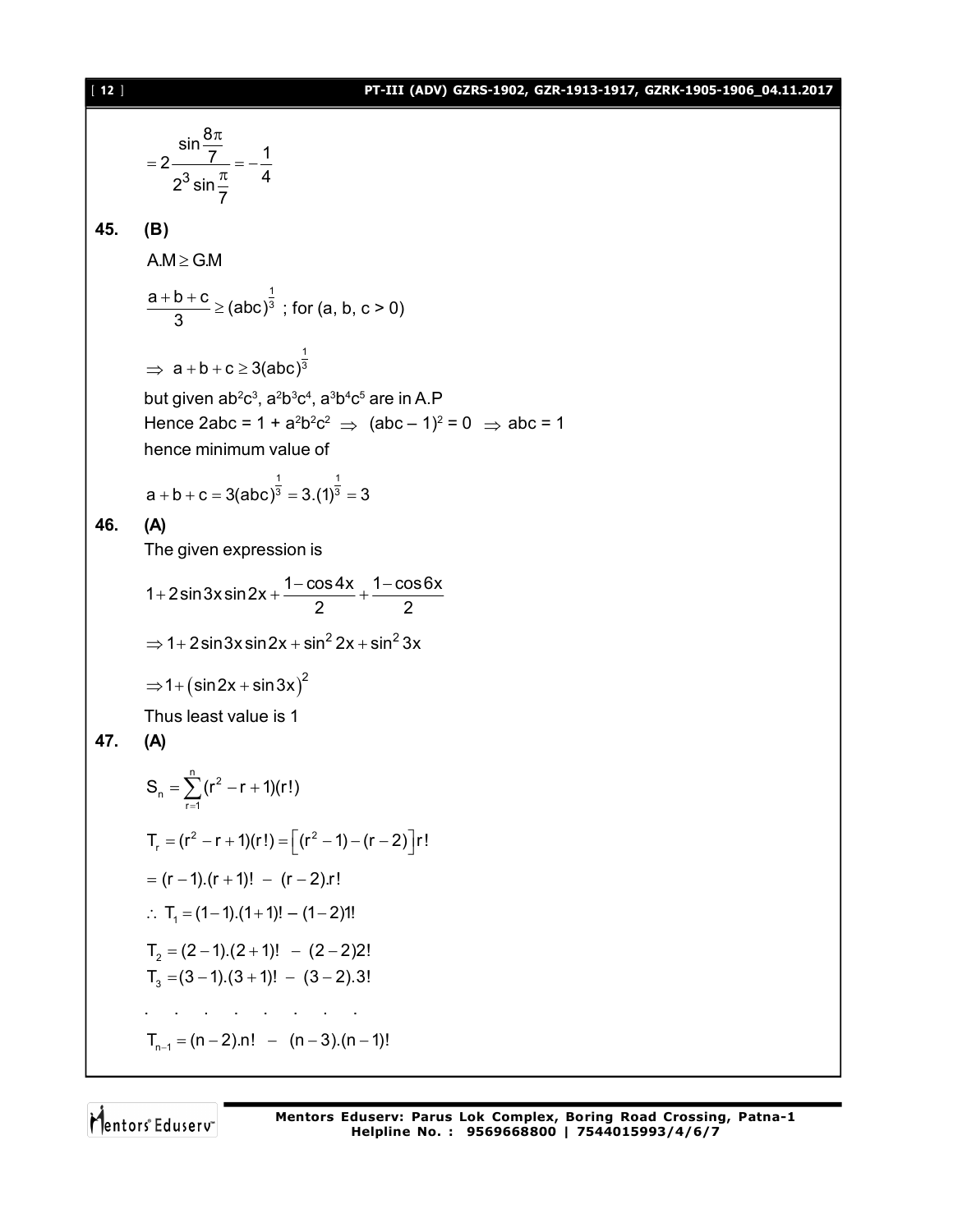T<sub>n</sub> = (n-1).(n+1)! – (n-2).n!  
\n∴ S<sub>n</sub> = (n-1).(n+1)!+1= 1+(n-1)!(n-1)(n+1)n  
\n= 1+(n-1)!(n<sup>3</sup> - n)  
\n48. **(B)**  
\nB∩(A∪B) = B  
\n49 **(A, C, D)**  
\nT<sub>r</sub> = 
$$
\frac{r\sqrt{r+1}-(r+1)\sqrt{r}}{r^2(r+1)-(r+1)^2r} = \frac{(r+1)\sqrt{r}-r\sqrt{r+1}}{r(r+1)} = \frac{1}{\sqrt{r}} - \frac{1}{\sqrt{r+1}}
$$
  
\n $\frac{T_r}{T_{r+1}} = \frac{\sqrt{r+1}-\sqrt{r}}{\sqrt{r+2}-\sqrt{r+1}} \cdot \frac{\sqrt{r+2}}{\sqrt{r}} = \frac{\sqrt{r+2}+\sqrt{r+1}}{\sqrt{r+1}+\sqrt{r}} \cdot \frac{\sqrt{r+2}}{\sqrt{r}} > 1 \Rightarrow T_r > T_{r+1}$   
\n $\sum_{r=1}^{n} T_r = (\frac{1}{1} - \frac{1}{\sqrt{2}}) + (\frac{1}{\sqrt{2}} - \frac{1}{\sqrt{3}}) + \dots + (\frac{1}{\sqrt{n}} - \frac{1}{\sqrt{n+1}}) = 1 - \frac{1}{\sqrt{n+1}} < 1$   
\n50. **(B, D)**  
\n51. **(B, D)**  
\nDividing by cos(2012°), we get  
\n $\tan \theta = \frac{1 + \tan 2012^{\circ}}{1 - \tan 2012^{\circ}}$   
\n $\Rightarrow \tan \theta = \tan (2012^{\circ} + 45^{\circ}) = \tan 2057^{\circ}$   
\n $\Rightarrow$  Hence  $\theta = k (180^{\circ}) + 2057^{\circ}$   
\nPut  $k = -10$   
\n $\theta = 2057^{\circ} - 1800^{\circ} = 257^{\circ}$   
\nIf  $k = -11 \Rightarrow \theta = 77^{\circ}$   
\n52. **(A, B, D)**  
\n $P(x) = (1 + \cos \frac{\pi}{6x})(1 + \sin \frac{\pi}{6x})(1 - \sin \frac{\pi$ 

Mentors<sup>e</sup> Eduserv<sup>-</sup>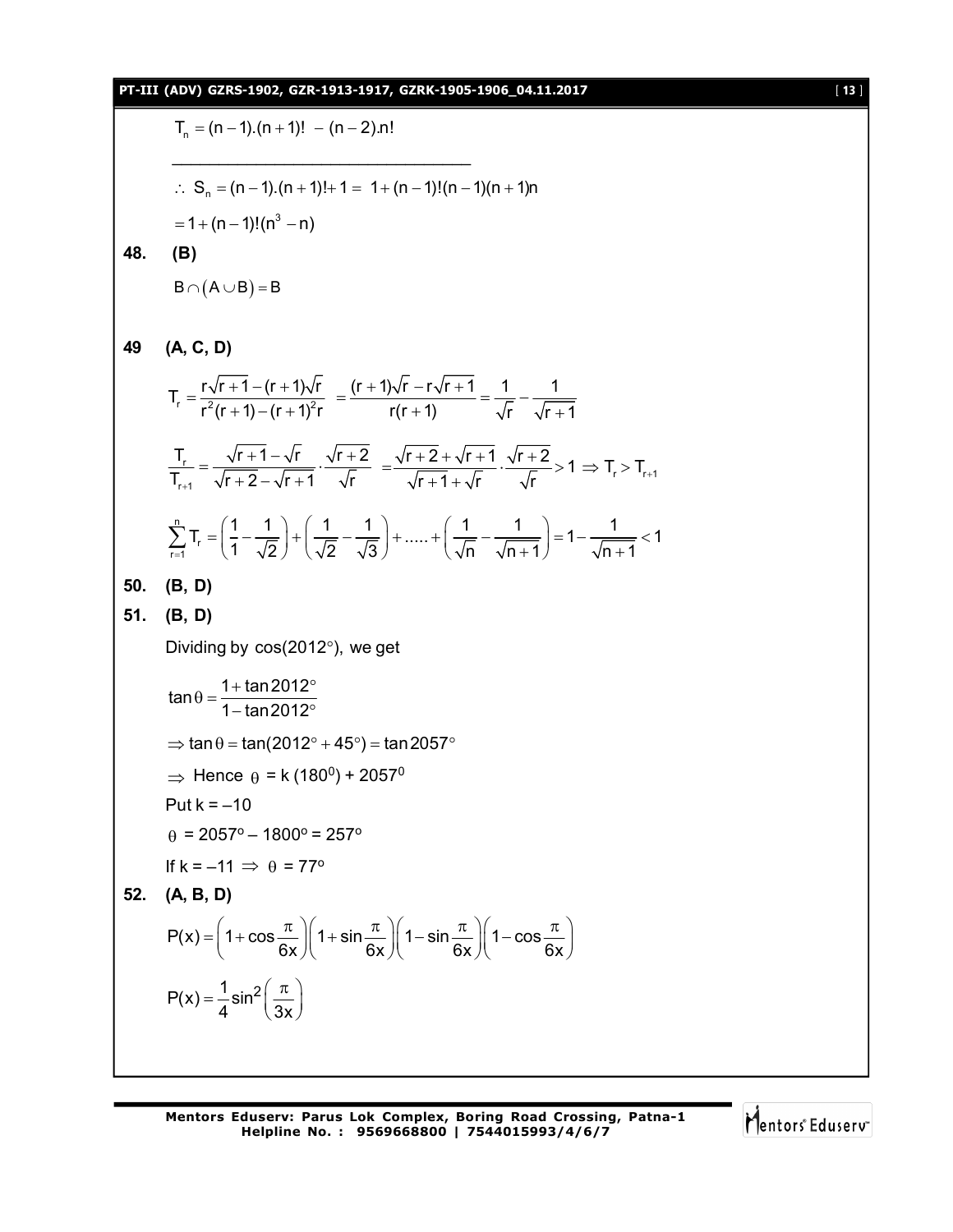| $53.$ (1) |                                                                                                                                                                                          |
|-----------|------------------------------------------------------------------------------------------------------------------------------------------------------------------------------------------|
|           |                                                                                                                                                                                          |
|           | $x = \frac{1}{9}(9999) = \frac{1}{9}(10^{20} - 1); y = \frac{1}{3}(9999) = \frac{1}{3}(10^{10} - 1); z = \frac{2}{9}(9999) = \frac{2}{9}(10^{10} - 1)$                                   |
| 54.       | (4)                                                                                                                                                                                      |
|           | If $A + B = 45^{\circ}$ then $(1 + \tan A)(1 + \tan B) = 2$                                                                                                                              |
| 55.       | (3)                                                                                                                                                                                      |
| 56.       | (4)                                                                                                                                                                                      |
| 57.       | (1)                                                                                                                                                                                      |
|           | 3x, 4y, 5z are in G.P.                                                                                                                                                                   |
|           | $\therefore$ 16y <sup>2</sup> = 15xz (1)                                                                                                                                                 |
|           | $y = \frac{2xz}{x + z}$<br>$\dots(2)$<br>and                                                                                                                                             |
|           | using $(2)$ in $(1)$<br>$16 \times 4x^2z^2 = 15(x + z)^2xz$                                                                                                                              |
|           | $\frac{(x + z)^2}{z^2} = \frac{64}{15}$ ; $\frac{x}{7} + \frac{z}{x} + 2 = \frac{64}{15}$ ; $\therefore \frac{x}{7} + \frac{z}{x} = \frac{34}{15}$                                       |
|           | : $m = 34$ and $n = 15$                                                                                                                                                                  |
|           | : $m + n = 34 + 15 = 49$                                                                                                                                                                 |
| 58.       | (4)                                                                                                                                                                                      |
|           | $2\sin^2 x + 5\sin x - 3 = 0$                                                                                                                                                            |
|           | $\Rightarrow$ sin x = -3, $\frac{1}{2}$                                                                                                                                                  |
|           | $x = \frac{\pi}{6}, \frac{5\pi}{6}, \frac{13\pi}{6}, \frac{17\pi}{6}$                                                                                                                    |
| 59.       | $(A \rightarrow p; B \rightarrow p; C \rightarrow p; D \rightarrow p)$                                                                                                                   |
|           | $f_n(\theta) = \tan\frac{\theta}{2} \cdot \frac{2\cos^2\frac{\theta}{2}}{\cos\theta} \cdot \frac{2\cos^2\theta}{\cos 2\theta} \cdot  \cdot \frac{2\cos^2 2^{n-1}\theta}{\cos 2^n\theta}$ |
|           | $=\frac{\sin\theta}{\cos 2^n \theta} \cdot 2^n \cdot \left\{\frac{2\sin\theta \cdot \cos\theta \cdot \cos 2\theta \dots \cdot \cos 2^{n-1}\theta}{2\sin\theta}\right\}$                  |

Mentors<sup>®</sup> Eduserv<sup>®</sup>